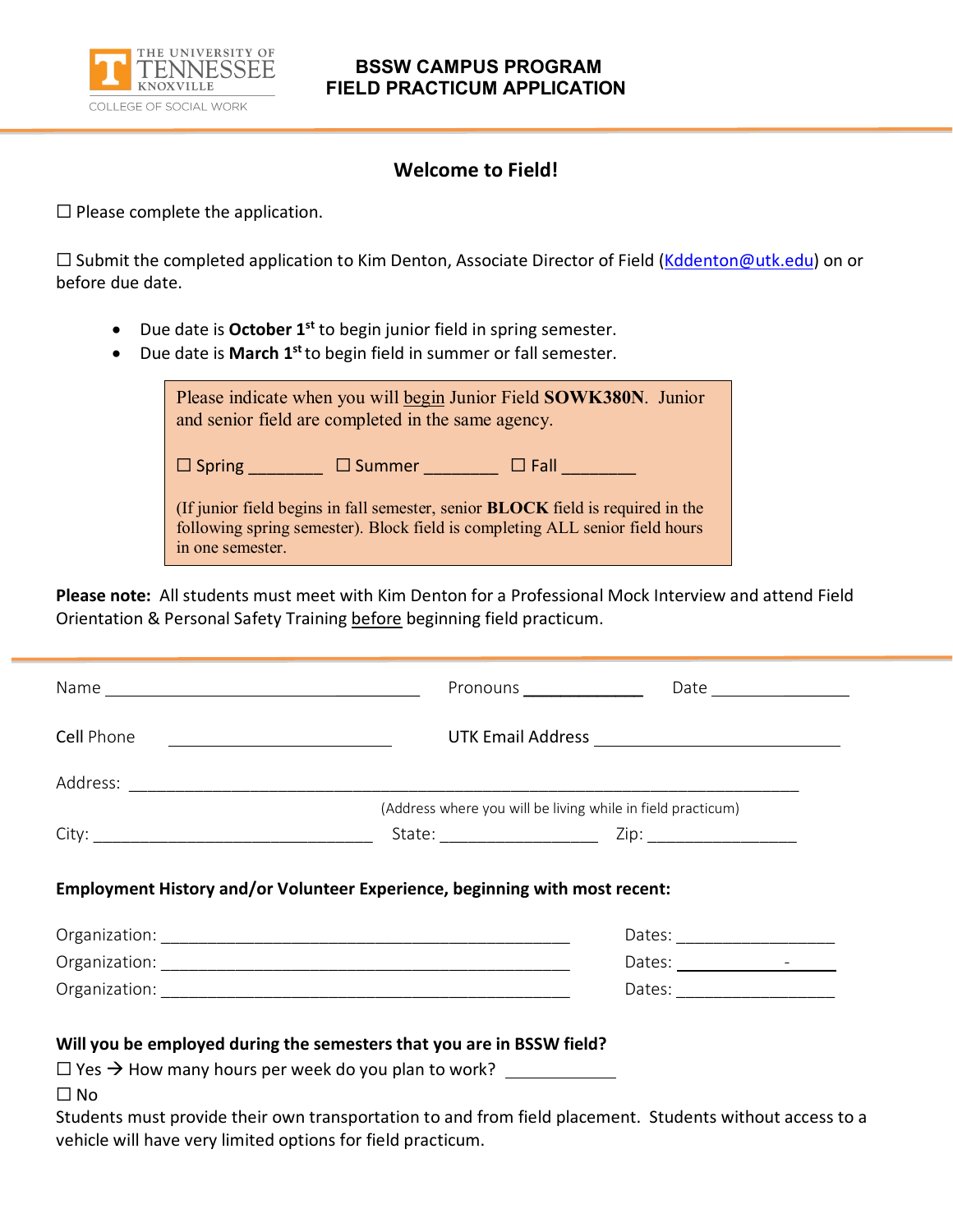## **Do you have transportation to field?** □ Yes □ No **What are your strengths and what skills will you bring to your field practicum?**

**Briefly explain any circumstances which might have an effect on your field practicum.**

\_\_\_\_\_\_\_\_\_\_\_\_\_\_\_\_\_\_\_\_\_\_\_\_\_\_\_\_\_\_\_\_\_\_\_\_\_\_\_\_\_\_\_\_\_\_\_\_\_\_\_\_\_\_\_\_\_\_\_\_\_\_\_\_\_\_\_\_\_\_\_\_\_\_\_\_\_\_\_\_\_\_\_ \_\_\_\_\_\_\_\_\_\_\_\_\_\_\_\_\_\_\_\_\_\_\_\_\_\_\_\_\_\_\_\_\_\_\_\_\_\_\_\_\_\_\_\_\_\_\_\_\_\_\_\_\_\_\_\_\_\_\_\_\_\_\_\_\_\_\_\_\_\_\_\_\_\_\_\_\_\_\_\_\_\_\_ \_\_\_\_\_\_\_\_\_\_\_\_\_\_\_\_\_\_\_\_\_\_\_\_\_\_\_\_\_\_\_\_\_\_\_\_\_\_\_\_\_\_\_\_\_\_\_\_\_\_\_\_\_\_\_\_\_\_\_\_\_\_\_\_\_\_\_\_\_\_\_\_\_\_\_\_\_\_\_\_\_\_\_

\_\_\_\_\_\_\_\_\_\_\_\_\_\_\_\_\_\_\_\_\_\_\_\_\_\_\_\_\_\_\_\_\_\_\_\_\_\_\_\_\_\_\_\_\_\_\_\_\_\_\_\_\_\_\_\_\_\_\_\_\_\_\_\_\_\_\_\_\_\_\_\_\_\_\_\_\_\_\_\_\_\_\_\_ \_\_\_\_\_\_\_\_\_\_\_\_\_\_\_\_\_\_\_\_\_\_\_\_\_\_\_\_\_\_\_\_\_\_\_\_\_\_\_\_\_\_\_\_\_\_\_\_\_\_\_\_\_\_\_\_\_\_\_\_\_\_\_\_\_\_\_\_\_\_\_\_\_\_\_\_\_\_\_\_\_\_\_\_ \_\_\_\_\_\_\_\_\_\_\_\_\_\_\_\_\_\_\_\_\_\_\_\_\_\_\_\_\_\_\_\_\_\_\_\_\_\_\_\_\_\_\_\_\_\_\_\_\_\_\_\_\_\_\_\_\_\_\_\_\_\_\_\_\_\_\_\_\_\_\_\_\_\_\_\_\_\_\_\_\_\_\_\_

Any student in need of disability related accommodations in field should contact the Student Disability Services on the Knoxville Campus [\(http://ods.utk.edu](http://ods.utk.edu/) or (865) 974‐6087). In order to receive an accommodation during practicum, students must be registered with SDS.

*Initial here to acknowledge that you have received this information. \_\_\_\_\_\_\_\_*

**Background and Health Checks:** A field agency may require security clearance resulting in background checks, fingerprinting and/ or drug screens. A field agency may require physical examinations, TB tests, immunization verifications, and/or random drug screens. Such clearance may be at the student's expense. *Initial here to acknowledge that you will consent to these agency requirements as conditions of your field placement confirmation: \_\_\_\_\_\_\_\_\_*

**Have you ever been convicted of** *any offense* **other than a minor traffic violation?** ☐ Yes ☐ No If yes, please explain below. **Have you ever had** *any* **legal involvement that may negatively impact your acceptance for placement at a social service agency?** ☐ Yes ☐ No If yes, please explain below. *(Please note that failure to provide accurate information may result in loss of field placement opportunities and possible dismissal from the program.)* 

Indicate the type of field practicum setting or a population that interests you the most. List your top three choices for placement:

\_\_\_\_\_\_\_\_\_\_\_\_\_\_\_\_\_\_\_\_\_\_\_\_\_\_\_\_\_\_\_\_\_\_\_\_\_\_\_\_\_\_\_\_\_\_\_\_\_\_\_\_\_\_\_\_\_\_\_\_\_\_\_\_\_\_\_\_\_\_\_\_\_\_\_\_\_\_\_\_\_\_\_\_\_

First Choice: \_\_\_\_\_\_\_\_\_\_\_\_\_\_\_\_\_\_\_\_\_\_\_\_\_\_\_\_\_\_\_\_\_\_\_\_\_\_\_\_\_\_\_\_\_\_\_\_\_\_\_\_\_\_\_\_\_\_\_\_\_\_\_\_\_

Second Choice: \_\_\_\_\_\_\_\_\_\_\_\_\_\_\_\_\_\_\_\_\_\_\_\_\_\_\_\_\_\_\_\_\_\_\_\_\_\_\_\_\_\_\_\_\_\_\_\_\_\_\_\_\_\_\_\_\_\_\_\_\_\_\_

Third Choice: \_\_\_\_\_\_\_\_\_\_\_\_\_\_\_\_\_\_\_\_\_\_\_\_\_\_\_\_\_\_\_\_\_\_\_\_\_\_\_\_\_\_\_\_\_\_\_\_\_\_\_\_\_\_\_\_\_\_\_\_\_\_\_\_\_